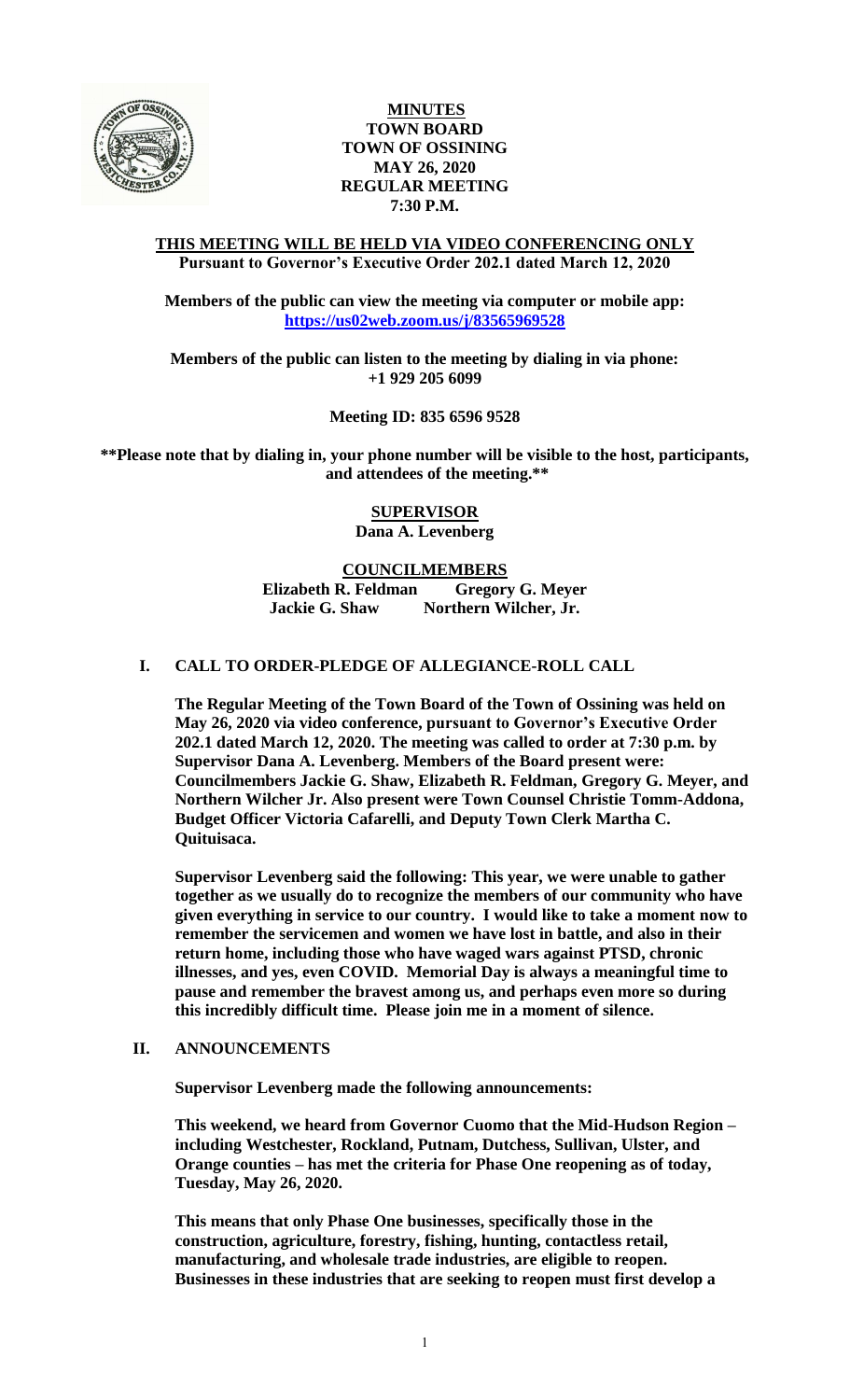**written Business Safety Plan, and must read and affirm industry specific guidelines. The Business Safety Plan must be conspicuously posted at the business premises and available upon inspection by the New York State Department of Health, or local safety and health authorities. Template Safety Plans and guidelines are available on the New York Forward website at forward.ny.gov.** 

**But, you cannot simply print out the templates and reopen – there are specific questions each business owner must consider carefully and answer regarding practices they will put in place when open to protect employees, visitors, and customers from exposure to COVID-19 and make sure do not exacerbate spread.** 

**Do not mistake this Phase One reopening as the floodgates opening for all businesses and everything goes back to normal! Businesses not included within the specific industries listed for Phase One are NOT yet eligible for reopening. As part of New York Forward, Governor Cuomo has indicated that there will be at least two weeks between phases to sufficiently evaluate how phased reopening will impact the number of cases in each region. Phase Two will bring us professional services, more retail, administrative support, hair salons (woohoo!) and real estate/rental and leasing. Phase Three will include restaurants and food service, and finally Phase Four will bring us arts, entertainment, recreation and education. So if you fit in any of these categories, you are not eligible for reopening!**

**The virus has not gone away! Instead, our social distancing efforts have gone a long way to flattening the curve and we now have a sufficient handle on the infrastructure necessary – including number of hospital beds, ICU beds, and a robust contact tracing effort – to better control positive cases of COVID-19.** 

**For the rest of us not in the construction, agriculture, forestry, fishing, hunting, curbside retail, manufacturing, or wholesale trade industries, all existing restrictions of New York PAUSE remain in effect. Other non-essential businesses remain closed, non-essential employees shall continue to work remotely, and we must remain vigilant in our efforts to socially distance and wear masks when out in public. If you have any questions regarding this news, please feel free to reach out to the Town Supervisor's office at 762-6001. If you have questions specific to construction in the Unincorporated Town of Ossining, you should reach our Building Department at 762-8419.** 

**We also continue to have available some cloth face masks for distribution to local businesses but get them while we have them! You can submit your request and schedule a timeslot for contactless pick up by calling Carina Scorcia in my office at 762-6002. We have now been told we can distribute some of these cloth masks to members of the public, which we will be doing via the weekly Feeding Westchester food distributions. Our stock remains limited, so we are still unable to distribute outside of these categories. But, we have some resources on our website to help you make your own mask, and we have introduced #MaskMondays – share your selfies with your handmade creations via Instagram or Facebook – we would love to see them!** 

**As we begin this transition to our new normal, we have to re-evaluate many of the public events and gatherings we have all come to enjoy so much. We have discussed at the past few work sessions plans to re-imagine the Independence Day Fireworks and Summer Concert Series at Louis Engel Park, through the lens of social distancing. I am sorry to announce tonight that we will be cancelling our Independence Day Fireworks Celebration. Given what we know about New York Forward, it is highly unlikely we will all be able to safely gather for our fireworks display this July. We are also following suit with our Westchester County colleagues, who recently announced they would be cancelling both County-sponsored Independence Day celebrations. That being said, we are happy to share that we have been working closely with our friends at the Greater Ossining Chamber of Commerce, Mike and Miriam Risko, and**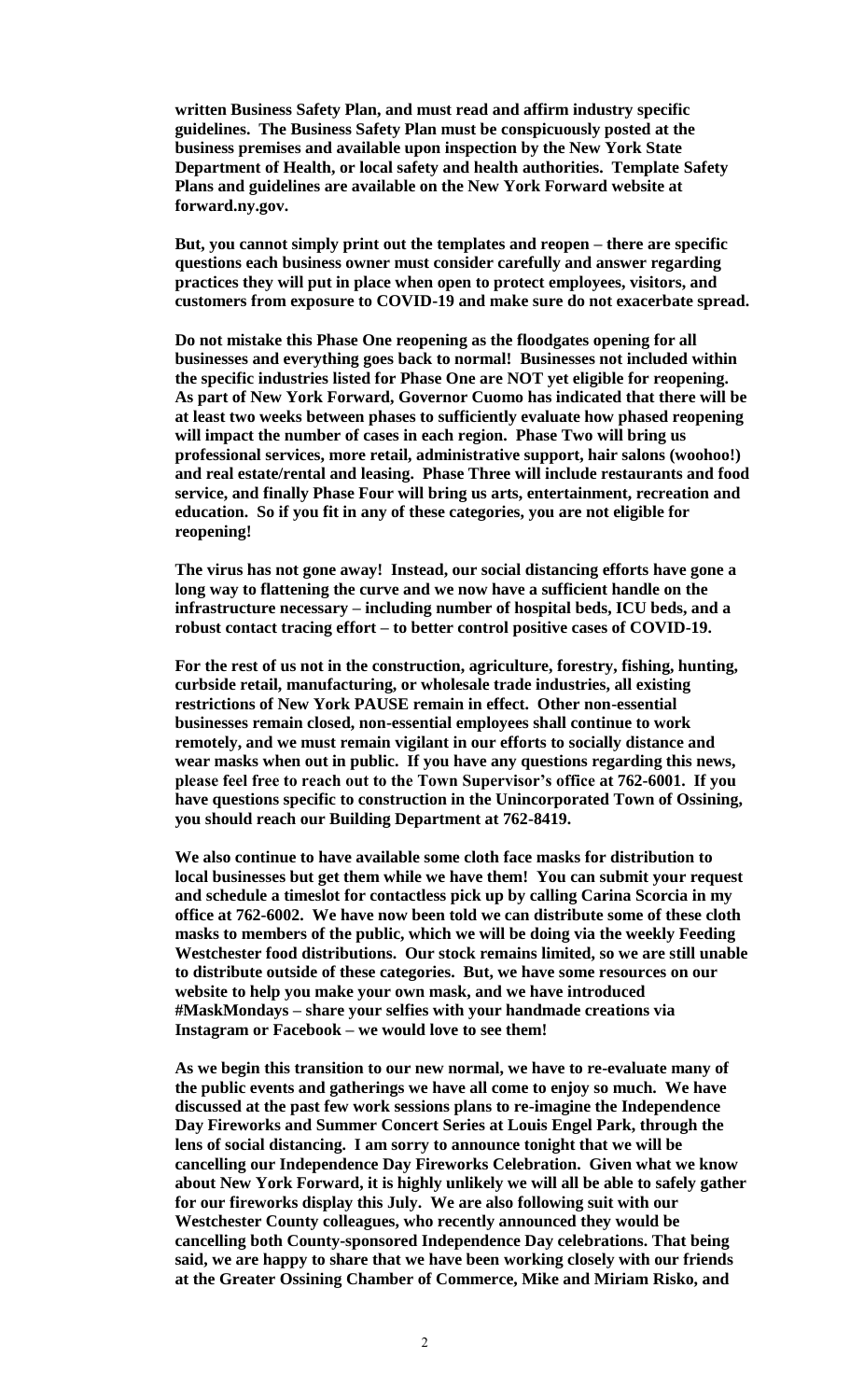**Sing Sing Kill Brewery to schedule at least four virtual concerts on Fridays in July! There is still a bit of coordinating to do, but we hope to feature some local musicians and find ways to support local business owners at the same time by encouraging audience members to grab some local takeout while they enjoy the show. We will be sharing more details in the coming weeks – stay tuned! As we also look at our parks and public spaces and remind everyone to please respect those areas that are still closed (such as our playground equipment where we hear people continue to tear down the caution tape which we put up to remind people these areas are closed), I wanted to let everyone know of something I shared in my update on Friday. That is that New York State, at the request of our State Assemblywoman and State Senator Pete Harckham, agreed to close the Unique Area for the season. As sad as it is for us to have to close public spaces, over the last bunch of years, as community groups work in partnership with the multiple bordering municipalities, we know this State Forest property along the Croton River has become completely overcrowded and very difficult to control. Many of us who have worked at putting appropriate restrictions in place to protect the area while making it a safe place for the public to enjoy, were very concerned that now more than ever, this area would have been a breeding ground for spread with the increased popularity it has seen. We are grateful that the Governor's office responded and decided to close this area for the season. We hope that with other efforts in place, next year it will be up and running again with an active Stewardship program in place. Meanwhile, please help share with others that it is closed through Labor Day 2020.**

**The school district budget and Board of Education elections for both the Ossining and Briarcliff School Districts will be conducted entirely via absentee ballot this year. All qualified voters within the Ossining and Briarcliff school districts will be receiving a ballot directly via mail –probably this week-- no need to apply this time! You must complete your ballot and it must be received in the mail by 5pm on Tuesday, June 9. No in-person voting or voter registration will be allowed. Please remember that if you live in the Ossining School District, you will also be asked to vote on the Ossining Public Library budget and trustee elections as well. Both school districts and the Ossining Library have additional information regarding their proposed budgets and board candidates on their websites. If you have any questions, you can reach the Ossining School District Clerk at iortiz@ossiningufsd.org and the Briarcliff School District Clerk by calling (914) 432-8130."**

**Finally, I cannot forget my weekly Census plug! We are still a ways away from being fully counted in the 2020 Census – can we get to 100% Ossining??? Memorial Day reminds us that data from the Census helps support veteran and military programs, shaping the future of this important community in our country. Fill out your Census today – 2020census.gov, this simple questionnaire will go a long way in helping out our entire community, including, of course, our schools!**

### **III. DEPARTMENTAL REPORT**

**Ossining Police Chief Kevin Sylvester gave the Town Board an update on the Ossining Police Department's (OPD) activities. The OPD reduced staffing to prevent the spread of COVID-19. As of this meeting no staff member of the OPD has tested positive for COVID-19. Police officers have been busy hosting birthday parades. They do as many as they can with OVAC's help. The OPD is not currently writing tickets to people violating COVID-19 health guidelines. They are stopping people, however, and asking them to please adhere to health guidelines. On June 1, 2020 full staff will return to work. The Ossining High School Parade will be on June 19, 2020.** 

### **IV. LIAISON REPORTS**

#### **V. PUBLIC COMMENT ON AGENDA ITEMS**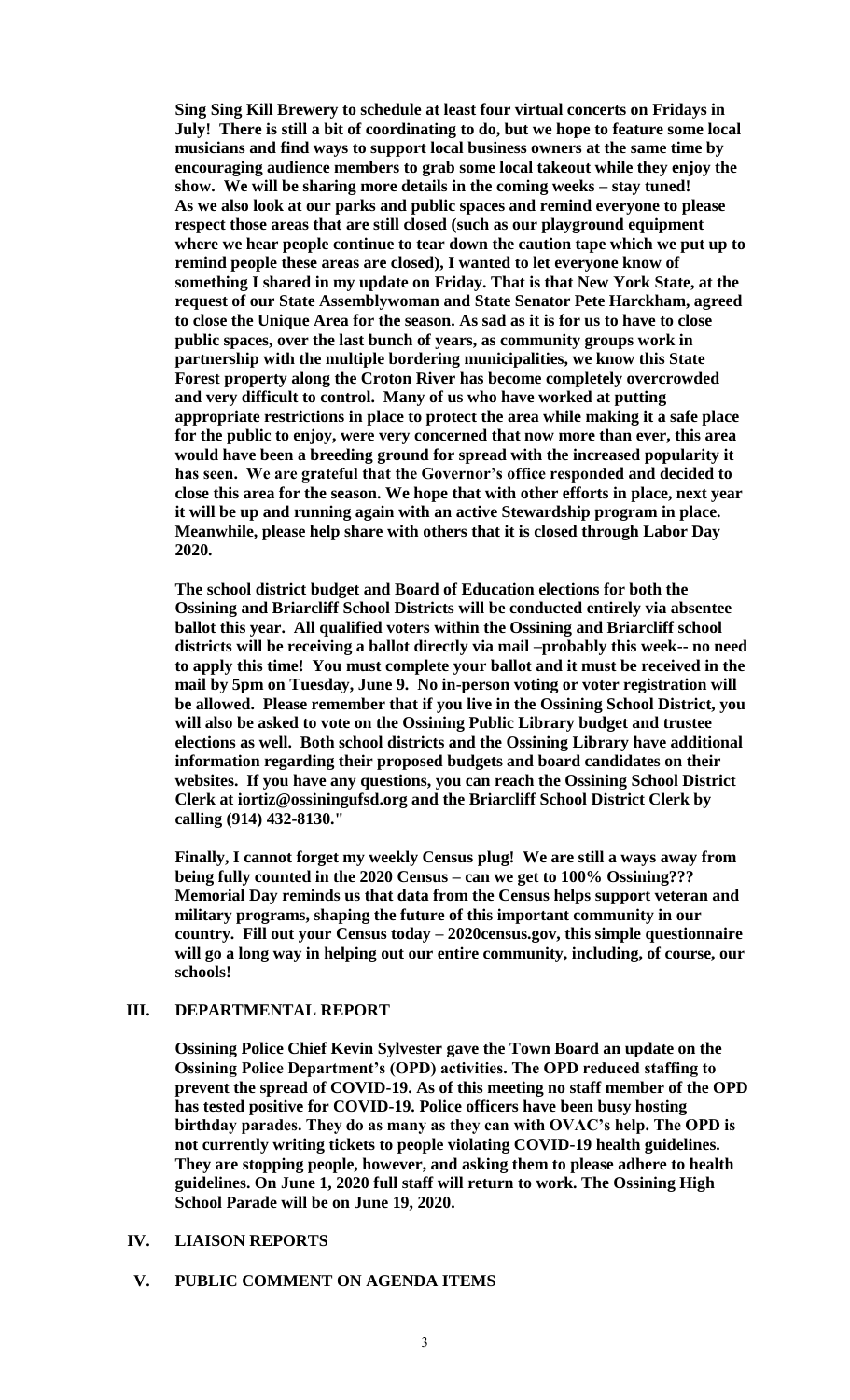### **VI. BOARD RESOLUTIONS**

**A. Approval of Minutes—Regular Meeting – May 12, 2020**

**Councilmember Shaw moved and it was seconded by Councilmember Wilcher that the following resolution be approved.**

**Resolved, that the Town Board of the Town of Ossining hereby approves the May 12, 2020 minutes of the Regular Meeting as presented.**

**Motion: Carried**

#### **B. Approval of Voucher Detail Report**

**Councilmember Wilcher moved and it was seconded by Councilmember Shaw that the following resolution be approved.**

**Resolved, that the Town Board of the Town of Ossining hereby approves the Voucher Detail Report dated May 26, 2020 in the amount of \$357,830.95.**

**Motion: Carried**

#### **C. Contract with SeamlessDocs.com to provide services to the Clerk's Office.**

**Councilmember Shaw moved and it was seconded by Councilmember Wilcher that the following resolution be approved.**

**RESOLVED, that upon review by Counsel to the Town, the Supervisor is authorized to sign the May 8, 2020 proposal with SeamlessDocs.com, 30 Vandam Street, New York, New York 10013, for SeamlessDocs.com to provide software and services to the Clerk's Office, which also serves as the Village of Ossining Clerk per an intermunicipal agreement, for a three year subscription commencing on or about June 1, 2020 for \$11,595 (year 1); \$10,000 (year 2); and \$10,000 (year 3), with the cost to be shared equally between the Town of Ossining and Village of Ossining.**

**Supervisor Levenberg said the following in regard to the resolution: A few weeks back, our Town Clerk, Sue Donnelly, presented to the Town Board a proposal to engage SeamlessDocs to allow for remote services through our Clerk's office. After a thorough review – thanks Counsel Tomm Addona – we are ready to sign this contract and begin the process of bringing many more services online.** 

**Motion: Carried**

### **D. Tax Payment Plan – 159-161 Croton Avenue**

**Councilmember Shaw moved and it was seconded by Councilmember Wilcher that the following resolution be approved.**

**Whereas, the Town of Ossining is required to collect Town, County and School taxes for the municipality, with the onus on the Town to make whole the County and School District for any uncollected taxes; and**

**Whereas, the Receiver of Taxes has been approached by a property owner requesting a short-term payment plan for the property at 159-161 Croton Avenue, Tax Parcel Designation ID# 89.16-3-85.1; and**

**Whereas, the Town Board, pursuant to Article 5 of the Ossining Town Code, as authorized by section 1184 of the New York Real Property Tax Law, before entry of a final judgment, may withdraw a parcel for which payment**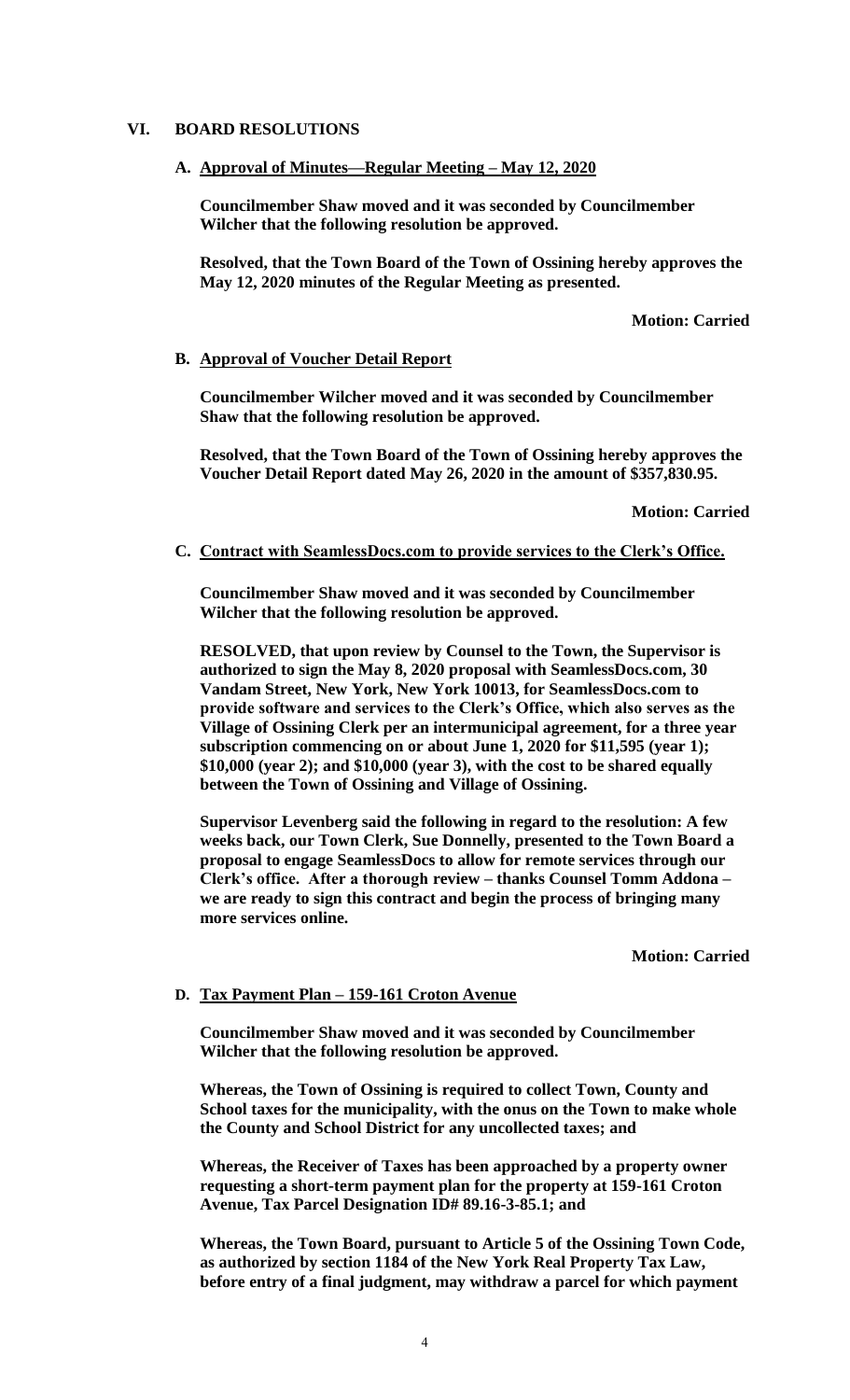**of real property taxes is delinquent, from a foreclosure proceeding and enter into an installment plan for payment of all delinquent taxes, as well as interest and penalties, and does occasionally grant such a plan and has the discretion to accept or reject any proposal by a residential property owner, providing the owner meets the eligibility requirements set forth in section 180-17 of the Town Code and the payment plan conforms to the requirements for such a repayment plan set forth in section 180-18 of the Town Code;**

**Now, therefore be it Resolved, that the Town Board of the Town of Ossining hereby grants the aforementioned payment plan, which terms comply with the Town Code, to this property owner, who has been determined to be eligible, with the understanding that this sets no precedent going forward for this or any other property in the future.**

**Supervisor Levenberg said the following in regard to the resolution: From time to time, our Tax Receiver will receive a request from a property owner to enter into a payment plan for uncollected taxes. Recently, we received requests from the property owners at 159-161 Croton Avenue and 14 Fuller Road. Both property owners qualify under the current local and state regulations governing payment plans, so we will be voting on both requests tonight.**

**Motion: Carried**

### **E. Tax Payment Plan – 14 Fuller Road**

**Councilmember Feldman moved and it was seconded by Councilmember Shaw that the following resolution be approved.**

**Whereas, the Town of Ossining is required to collect Town, County and School taxes for the municipality, with the onus on the Town to make whole the County and School District for any uncollected taxes; and**

**Whereas, the Receiver of Taxes has been approached by a property owner requesting a short-term payment plan for the property at 14 Fuller Road, Tax Parcel Designation ID# 97.11-2-25; and**

**Whereas, the Town Board, pursuant to Article 5 of the Ossining Town Code, as authorized by section 1184 of the New York Real Property Tax Law, before entry of a final judgment, may withdraw a parcel for which payment of real property taxes is delinquent, from a foreclosure proceeding and enter into an installment plan for payment of all delinquent taxes, as well as interest and penalties, and does occasionally grant such a plan and has the discretion to accept or reject any proposal by a residential property owner, providing the owner meets the eligibility requirements set forth in section 180-17 of the Town Code and the payment plan conforms to the requirements for such a repayment plan set forth in section 180-18 of the Town Code;**

**Now, therefore be it Resolved, that the Town Board of the Town of Ossining hereby grants the aforementioned payment plan, which terms comply with the Town Code, to this property owner, who has been determined to be eligible, with the understanding that this sets no precedent going forward for this or any other property in the future.**

**Motion: Carried**

#### **F. Amending Payment Plan for Delinquent Taxes for 108 Croton Avenue**

**Councilmember Shaw moved and it was seconded by Councilmember Feldman that the following resolution be approved.**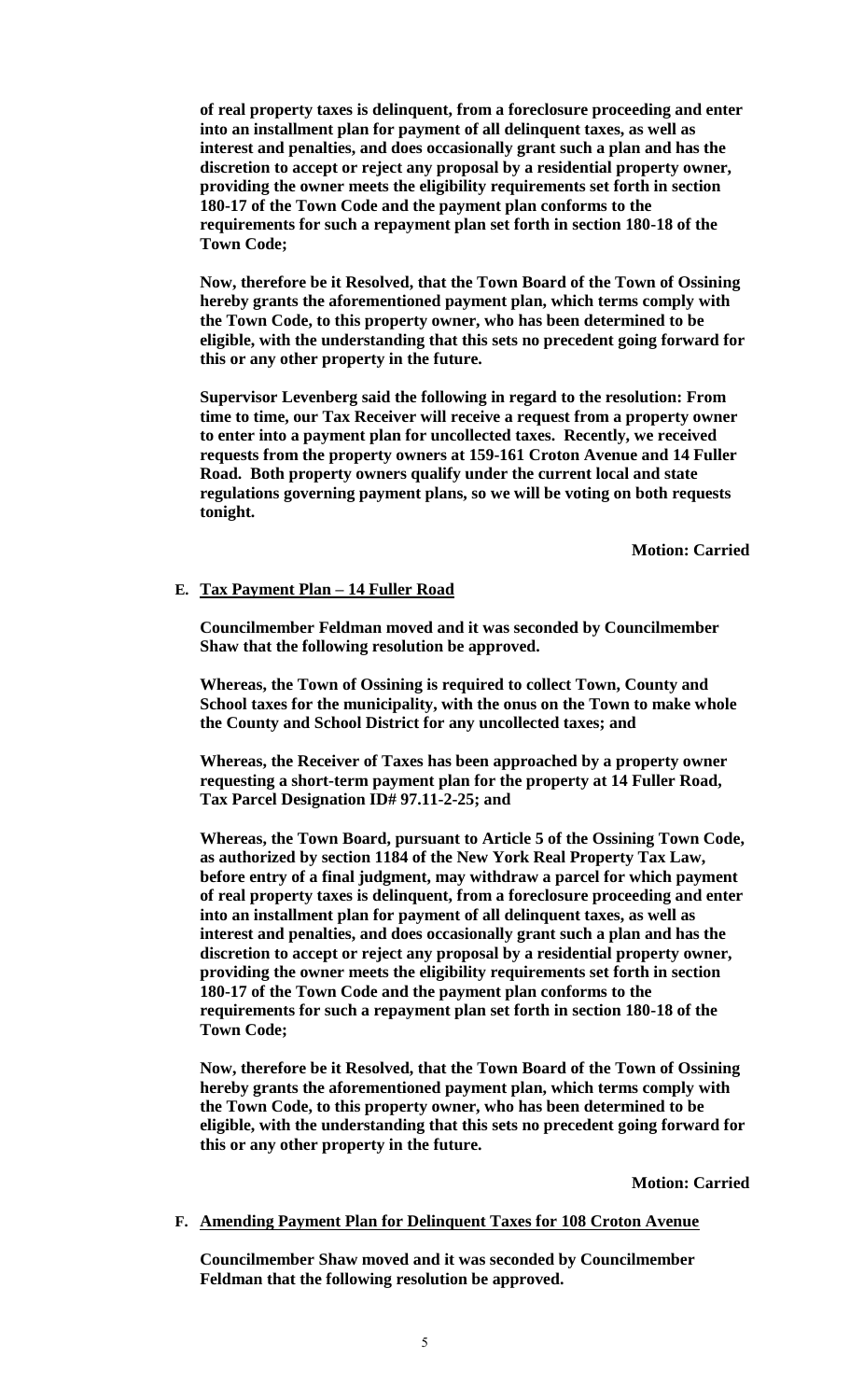**WHEREAS, due to the COVID-19 pandemic and the related restrictions on business operations, many taxpayers are suffering financial hardship due to loss of employment and/or other income; and**

**WHEREAS, as a result, the Federal and New York State governments have extended the deadline for filing income tax returns and, if applicable, paying the outstanding amount owed, until July 15, 2020; and the New York State and Westchester County governments have eliminated or substantially reduced the penalties on late payment of Town and County real property taxes for payments received by July 15, 2020; and** 

**WHEREAS, pursuant to Real Property Tax Law § 1184 and Town Code Chapter 180, Article 5, the Town is authorized to enter into agreements for payment plans with taxpayers delinquent on their real property taxes and requires monthly payments in order to satisfy the outstanding real property tax obligation; and**

**WHEREAS, the Town Board previously authorized the Town Receiver of Taxes to enter into a payment plan with the owner of 108 Croton Avenue, Ossining, New York (the "Property"), for the payment of delinquent real property taxes; and**

**WHEREAS, the Property owner contacted the Town Receiver of Taxes and advised that they are suffering financial hardship due to the COVID-19 pandemic and requested a modification of the payment plan to delay the deadline of payments to be made under the plan; and**

**WHEREAS, while the Town does not generally entertain modifications to payment plans, and is not obligated to do so under law, due to the extraordinary and unprecedented circumstances surrounding the economic impact of the COVID-19 pandemic, and the fact that action has been taken at the Federal, State and County levels to eliminate or substantially reduce the burden on taxpayers to pay income and real property taxes until July 15, 2020, the Town Board believes it is appropriate and warranted in this situation to provide the Property owner with relief in line with that provided at the higher levels of government; and**

**NOW THEREFORE,** 

**BE IT RESOLVED, upon the owner of 108 Croton Avenue submitting a signed hardship certification in the form provided by the Town based upon the criteria established by the Westchester County Executive, the Town Board hereby authorizes the Town Receiver of Taxes to enter into an amended agreement for a payment plan for the delinquent real property taxes for 108 Croton Avenue, which agreement shall make the deadline for the next payment July 15, 2020 and subsequent payments shall be made on or before the 15th of every month thereafter until the outstanding obligation has been satisfied; and**

**BE IT FURTHER RESOLVED, the Town Board is authorizing this action based upon the extraordinary and unprecedented circumstances of the COVID-19 pandemic and the actions taken at the federal, state and county level to alleviate tax burdens on taxpayers until July 15, 2020, and this authorization shall not establish a precedent for this Property owner or any other property owners going forward in seeking relief from their delinquent tax payment plan obligations or general tax obligations; and**

**BE IT FURTHER RESOLVED, in authorizing this action, the Town Board does not waive any rights or remedies available to it under the original payment plan, State Law or Local Law, and hereby expressly reserves the**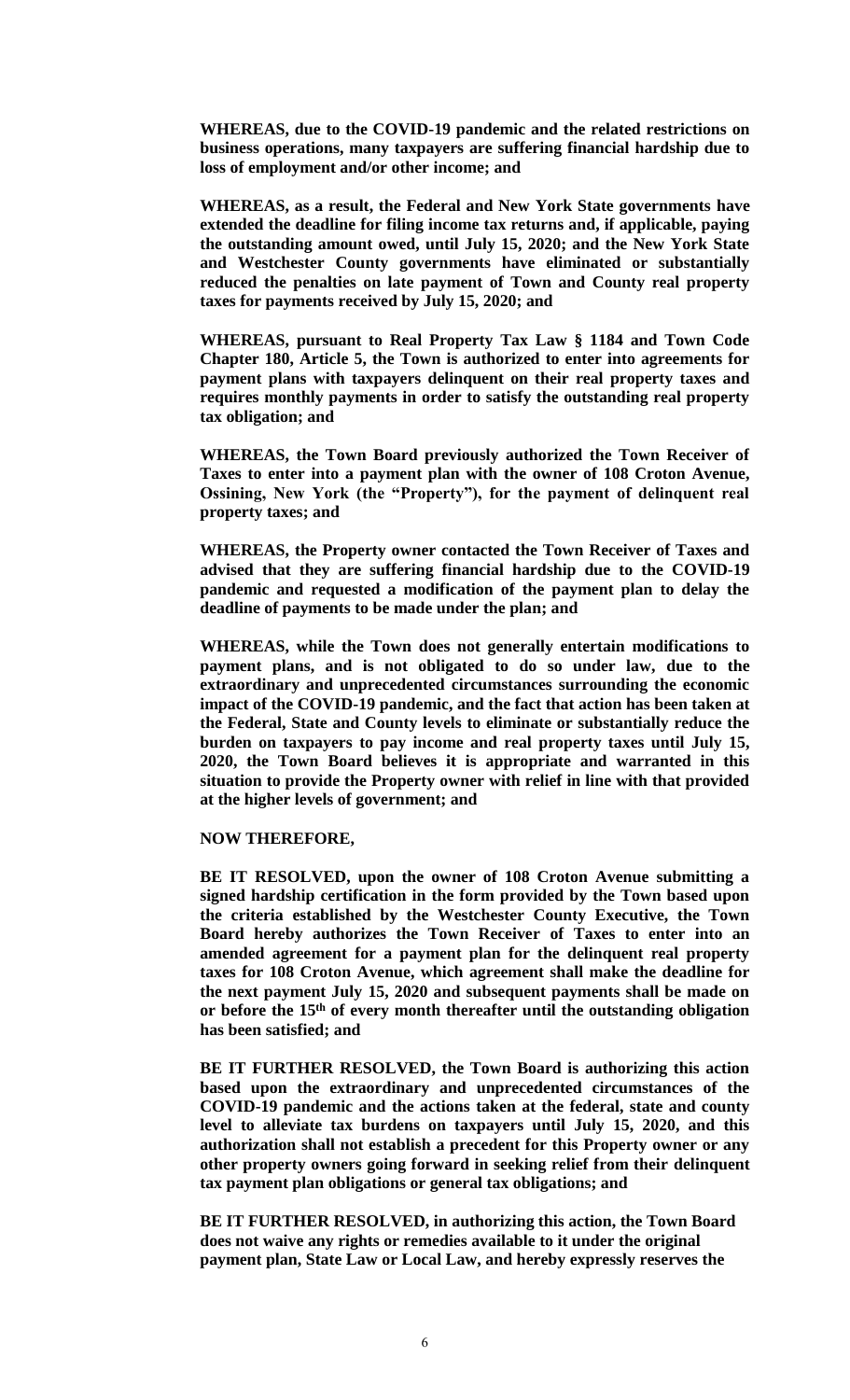**right to take any action or utilize any remedies and enforcement mechanisms available to the Town under the law at any time in the future.**

#### **Motion: Carried**

#### **G. Amending Payment Plan for Delinquent Taxes for 34 Eastern Avenue**

**Councilmember Shaw moved and it was seconded by Councilmember Wilcher that the following resolution be approved.**

**WHEREAS, due to the COVID-19 pandemic and the related restrictions on business operations, many taxpayers are suffering financial hardship due to loss of employment and/or other income; and**

**WHEREAS, as a result, the Federal and New York State governments have extended the deadline for filing income tax returns and, if applicable, paying the outstanding amount owed, until July 15, 2020; and the New York State and Westchester County governments have eliminated or substantially reduced the penalties on late payment of Town and County real property taxes for payments received by July 15, 2020; and** 

**WHEREAS, pursuant to Real Property Tax Law § 1184 and Town Code Chapter 180, Article 5, the Town is authorized to enter into agreements for payment plans with taxpayers delinquent on their real property taxes and requires monthly payments in order to satisfy the outstanding real property tax obligation; and**

**WHEREAS, the Town Board previously authorized the Town Receiver of Taxes to enter into a payment plan with the owner of 34 Eastern Avenue, Ossining, New York (the "Property"), for the payment of delinquent real property taxes; and**

**WHEREAS, the Property owner contacted the Town Receiver of Taxes and advised that they are suffering financial hardship due to the COVID-19 pandemic and requested a modification of the payment plan to delay the deadline of payments to be made under the plan; and**

**WHEREAS, while the Town does not generally entertain modifications to payment plans, and is not obligated to do so under law, due to the extraordinary and unprecedented circumstances surrounding the economic impact of the COVID-19 pandemic, and the fact that action has been taken at the Federal, State and County levels to eliminate or substantially reduce the burden on taxpayers to pay income and real property taxes until July 15, 2020, the Town Board believes it is appropriate and warranted in this situation to provide the Property owner with relief in line with that provided at the higher levels of government; and**

#### **NOW THEREFORE,**

**BE IT RESOLVED, upon the owner of 34 Eastern Avenue submitting a signed hardship certification in the form provided by the Town based upon the criteria established by the Westchester County Executive, the Town Board hereby authorizes the Town Receiver of Taxes to enter into an amended agreement for a payment plan for the delinquent real property taxes for 34 Eastern Avenue, which agreement shall make the deadline for the next payment July 15, 2020 and subsequent payments shall be made on or before the 15th of every month thereafter until the outstanding obligation has been satisfied; and**

**BE IT FURTHER RESOLVED, the Town Board is authorizing this action based upon the extraordinary and unprecedented circumstances of the COVID-19 pandemic and the actions taken at the federal, state and county**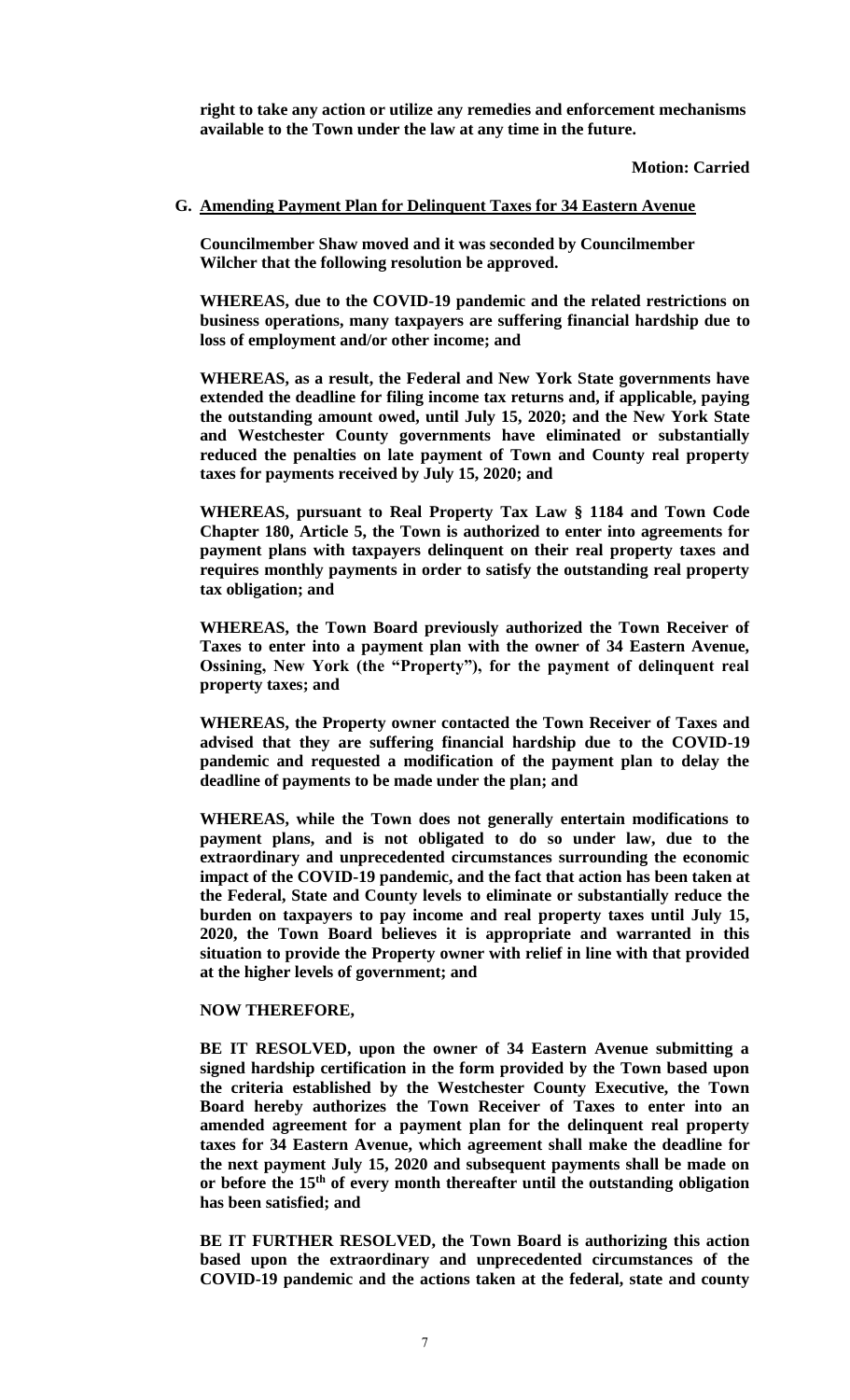**level to alleviate tax burdens on taxpayers until July 15, 2020, and this authorization shall not establish a precedent for this Property owner or any other property owners going forward in seeking relief from their delinquent tax payment plan obligations or general tax obligations; and**

**BE IT FURTHER RESOLVED, in authorizing this action, the Town Board does not waive any rights or remedies available to it under the original payment plan, State Law or Local Law, and hereby expressly reserves the right to take any action or utilize any remedies and enforcement mechanisms available to the Town under the law at any time in the future.**

**Supervisor Levenberg said the following in regard to the resolution: Recently, due to the undue hardships many property owners are currently facing due to COVID, we have received a few requests from property owners with existing payment plans to allow for an extension of payment until July 15, in line with extensions in state and federal income tax filing deadlines and hardship extensions for payment of Town/County taxes that were due April 2020. We have decided to follow suit and authorize amended payment plans to the property owners at 108 Croton Avenue and 34 Eastern Avenue, suspending payments until July 15 due to hardships those individuals are currently facing.** 

**Motion: Carried**

### **H. Extension of Approval of Provisional 2020 Cabaret License – Maya Riviera Bar and Restaurant, 518 North State Road, Briarcliff Manor**

**Councilmember Wilcher moved and it was seconded by Councilmember Shaw that the following resolution be approved.**

**WHEREAS, Maya Riviera Bar and Restaurant (the "Applicant") filed an application for a Cabaret License for the calendar year 2020 requesting extended hours during which the Applicant can play amplified music on Sundays through Thursdays from 11:00 p.m. to 1:00 a.m.; and**

**WHEREAS, by resolution adopted March 10, 2020, the Town Board, under its authority pursuant to Chapter 68 of the Town Code (Section 68-20(B)) to extend hours a cabaret may play amplified music beyond what is permitted in the Code where it deems it appropriate and consistent with the public safety and welfare, granted the Applicant a provisional cabaret license with the requested extended hours for three months and directed that a public hearing be held on May 26, 2020 to give the Town Board an opportunity to evaluate whether there were any adverse impacts from the extended hours before determining whether the grant the cabaret license with the extended hours for the entirety of the 2020 calendar year; and**

**WHEREAS, less than one week later, Governor Cuomo issued Executive Order 202.3 related to the continuing COVID-19 pandemic, directing that all restaurants and bars cease on-premises operations effective at 8:00 p.m. on March 16, 2020; and**

**WHEREAS, as the purpose of the provisional license and the scheduling of the May 26, 2020 public hearing was to assess the Applicant's operations with the extended hours, and due to EO 202.3 the Applicant has been closed to on-premises operations, including playing amplified music, for the vast majority of that three-month period, the Board finds that it would not be productive to hold the public hearing or make a final determination on whether to allow the extended hours for the entirety of 2020 at this time; and**

#### **NOW THEREFORE,**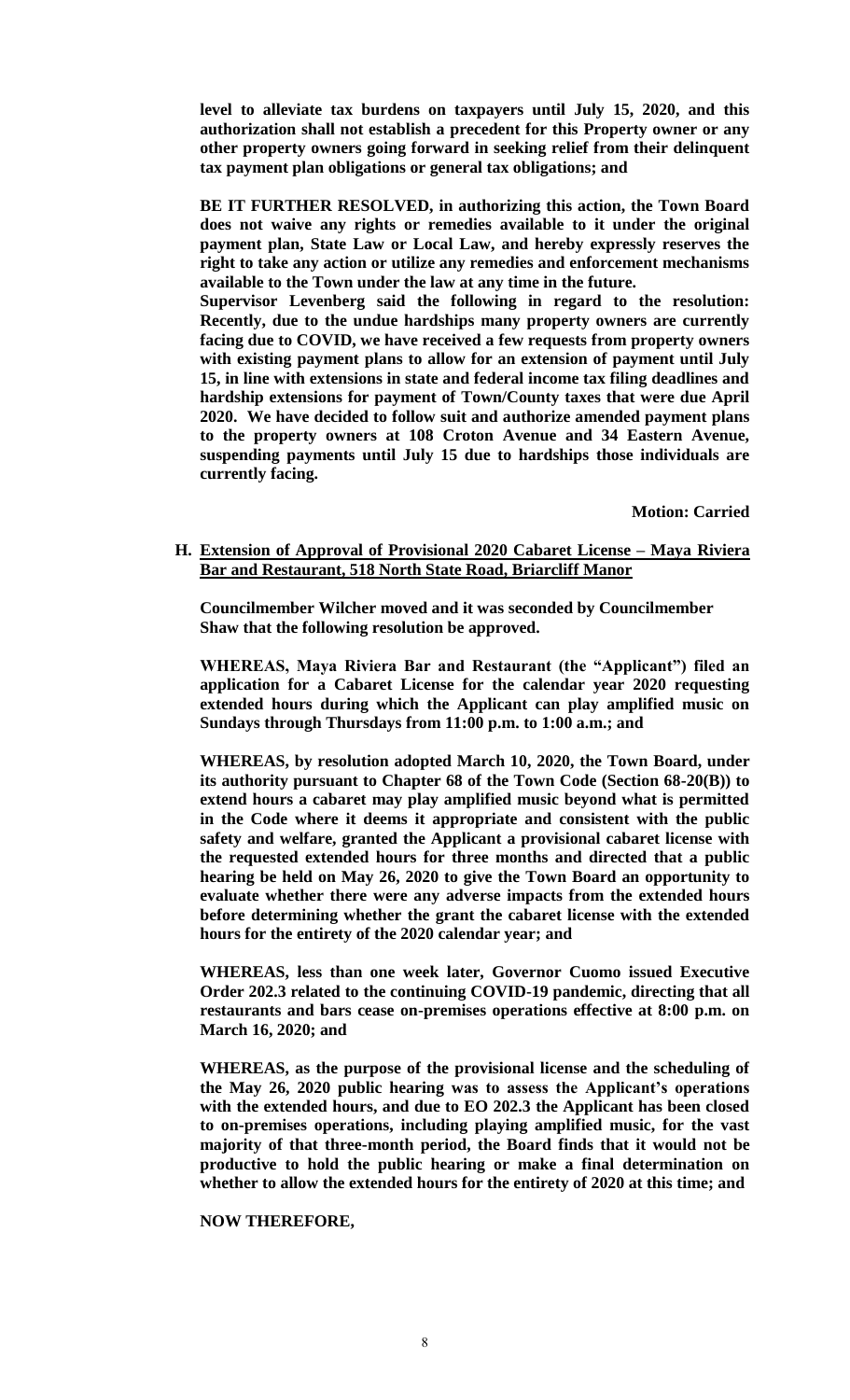**BE IT RESOLVED, the Town Board of the Town of Ossining hereby extends until August 25, 2020 the provisional license subject to all of the terms and conditions set forth in the March 10, 2020 resolution; and** 

**BE IT FURTHER RESOLVED, the Town Board will hold a public hearing at its August 11, 2020 meeting to assess whether to approve this license in its current form for the entirety of 2020 or make changes to the hours the Applicant is authorized to play amplified music on Sundays through Thursdays if the Town Board deems it appropriate based upon the information received at the public hearing; and**

**BE IT FURTHER RESOLVED, the Town Board reserves the right to amend the above dates as appropriate under the circumstances based upon the Applicant's ability to operate in the interim.** 

**Supervisor Levenberg said the following in regard to the resolution: If you can remember any time before quarantine (feels like a lifetime ago at this point!) we had approved a provisional cabaret license at our March 10th meeting for Maya Riviera for a period of 90 days to evaluate the impact of their request for extended hours of operation. Given Maya Riviera has been unable to operate for just about the entire 90 day period, we will be extending this provisional approval until August to allow for sufficient review.** 

**Motion: Carried**

# **VII. CORRESPONDENCE TO BE RECEIVED AND FILED**

### **VIII. MONTHLY REPORTS**

**Councilmember Feldman moved and it was seconded by Councilmember Shaw that the following resolution be approved.**

**Resolved, that the Town Board of the Town of Ossining hereby accepts the following monthly reports for the month of April 2020:**

- **Dale Cemetery**
- **Town Supervisor**

**Motion: Carried**

#### **IX. VISITOR RECOGNITION**

*Visitors shall be accorded one (1) four (4) minute opportunity to speak*

### **X. ADJOURNMENT**

**At 8:35 P.M., Councilmember Shaw motioned to adjourn to Executive Session for personnel, contracts and advice of counsel and Councilmember Feldman seconded.**

**Motion Carried: Unanimously**

**At 8:59 P.M., Councilmember Shaw motioned to return to the Regular Meeting and Councilmember Wilcher seconded.** 

**Motion Carried: Unanimously**

**At 9:26 P.M., Councilmember Shaw motioned to adjourn the Regular Meeting and Councilmember Feldman seconded.**

**Motion Carried: Unanimously**